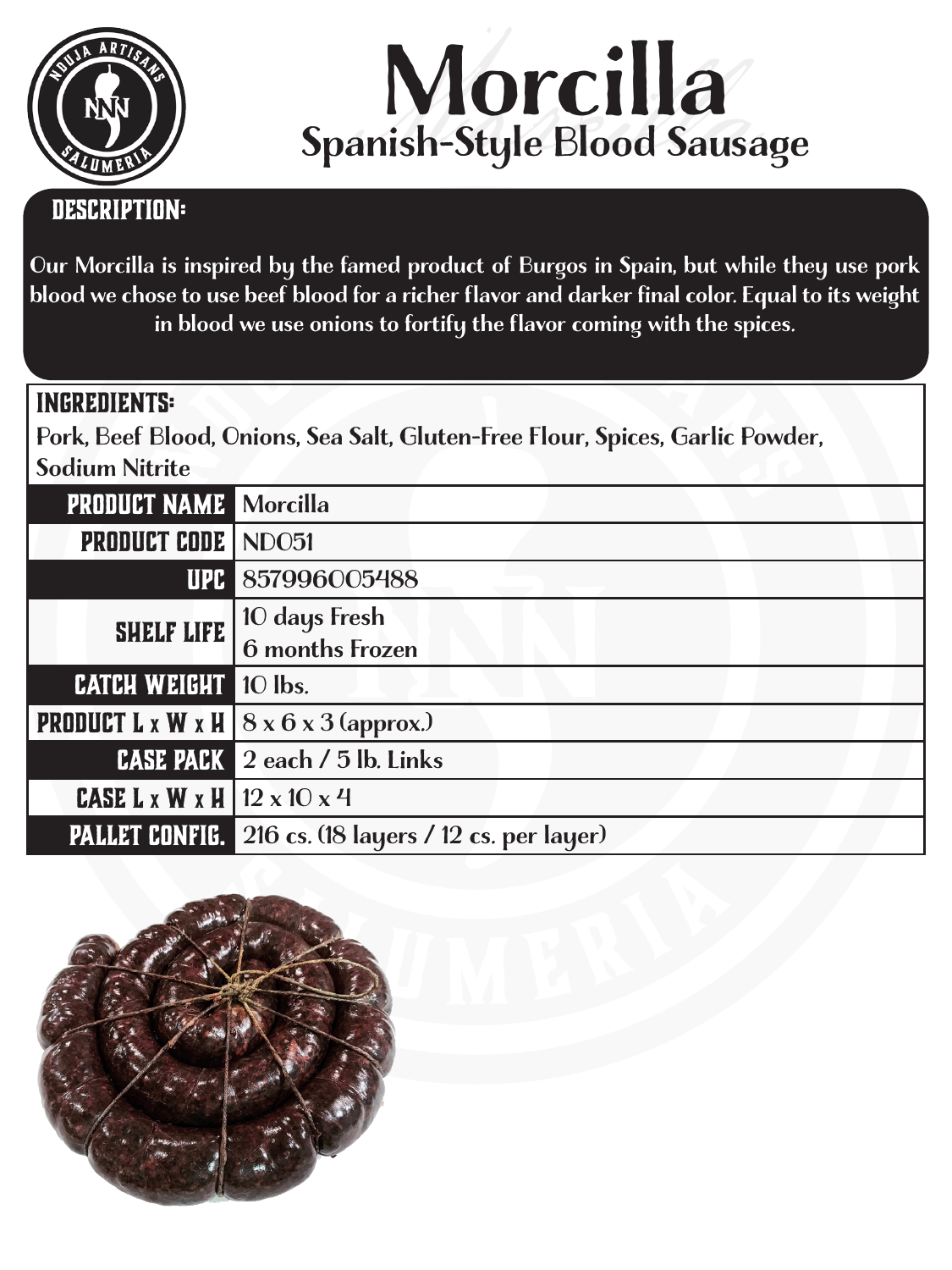



## **Description:**

Our Longaniza draws inspiration from its authentic Castile regional counterpart. We season with imported Pimentòn Dulce, garlic, and black pepper. For convenience, we offer Longaniza in both links and casingless bulk boxes.

| <b>INGREDIENTS:</b>                             |                                                             |  |
|-------------------------------------------------|-------------------------------------------------------------|--|
| Pork, Wine, Sea Salt, Spices, Garlic            |                                                             |  |
| <b>PRODUCT NAME</b> Longaniza                   |                                                             |  |
| PRODUCT CODE                                    | NDO53 (links)                                               |  |
|                                                 | NDO53B (bulk)                                               |  |
| <b>UPC</b>                                      | (Links) - 857996005501                                      |  |
|                                                 | (Bulk) - 857996005591                                       |  |
| <b>SHELF LIFE</b>                               | 10 days Fresh                                               |  |
|                                                 | <b>6</b> months Frozen                                      |  |
| <b>CATCH WEIGHT</b>                             | $10$ lbs.                                                   |  |
|                                                 | <b>PRODUCT L x W x H</b>   $10 \times 6 \times 4$ (approx.) |  |
| <b>CASE PACK</b>                                | 10 lb. Links (continous coil)                               |  |
|                                                 | 10 lb. bulk (2 ea. 5 lb vacuum bag)                         |  |
| <b>CASE L x W x H</b>   $12 \times 10 \times 4$ |                                                             |  |
| <b>PALLET CONFIG.</b>                           | 216 cs. (18 layers / 12 cs. per layer)                      |  |